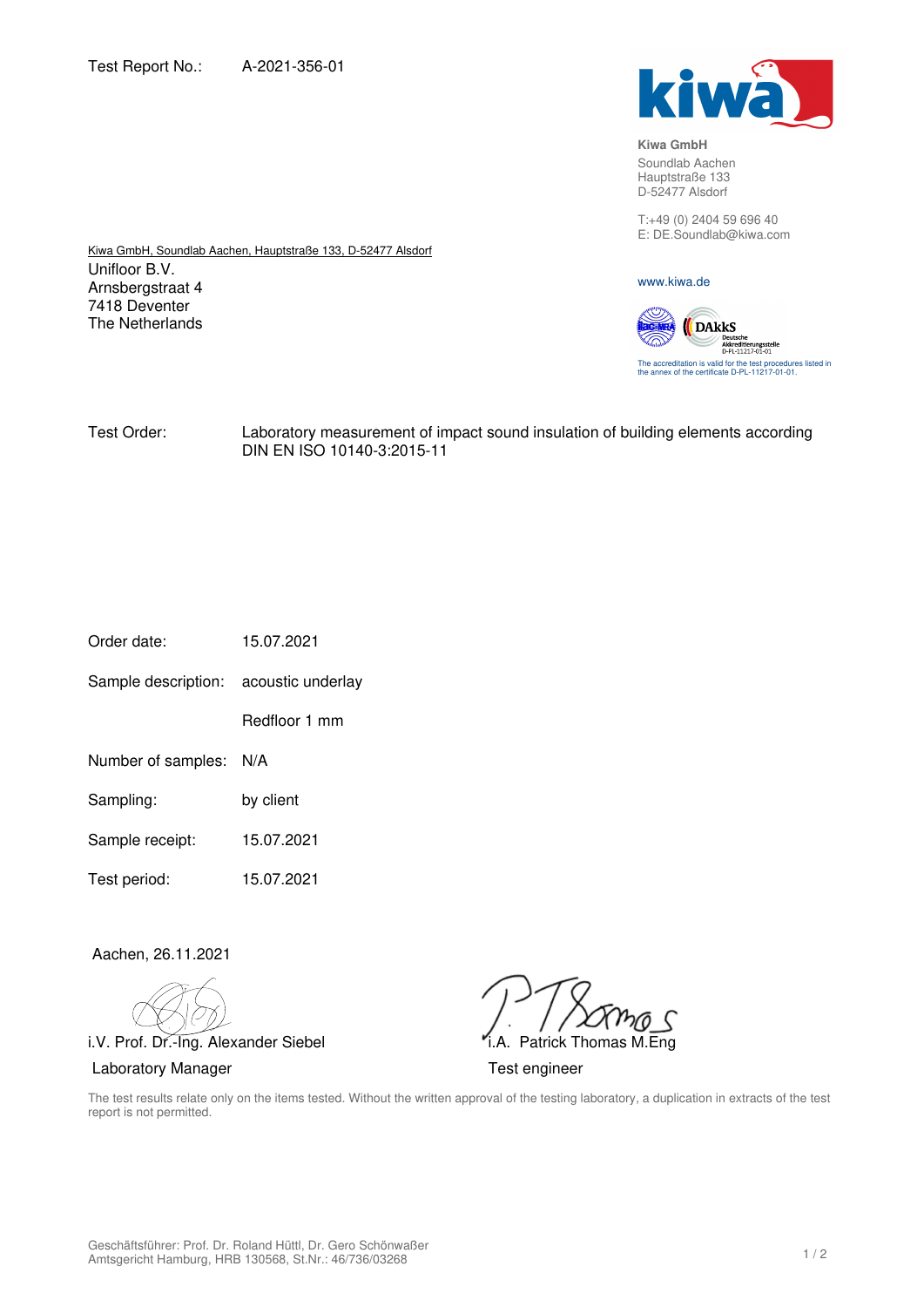

# **1 Product Description**

| <b>Product Description (Construction from top to bottom)</b> | * customer information      |                          |                  |
|--------------------------------------------------------------|-----------------------------|--------------------------|------------------|
| <b>Position</b>                                              | <b>Description</b>          | <b>Thickness</b><br>[mm] | Weight $[g/m^2]$ |
|                                                              | Moduleo Select Click, 4.5mm | $4.5^*$                  |                  |
|                                                              | Redfloor 1 mm               | $+*$                     |                  |

|  | Product Description (Construction from top to bottom |  |  |
|--|------------------------------------------------------|--|--|

**Illustration / drawing for sample assembly**

# **2 Scope of testing / Annexes**

| No | Annex | <b>Designation</b>      | <b>Standard</b>            | <b>Pages</b><br>aeneral | <b>Pages</b><br>evaluation |
|----|-------|-------------------------|----------------------------|-------------------------|----------------------------|
|    | TS    | Impact Sound Insulation | DIN EN ISO 10140-3:2015-11 |                         |                            |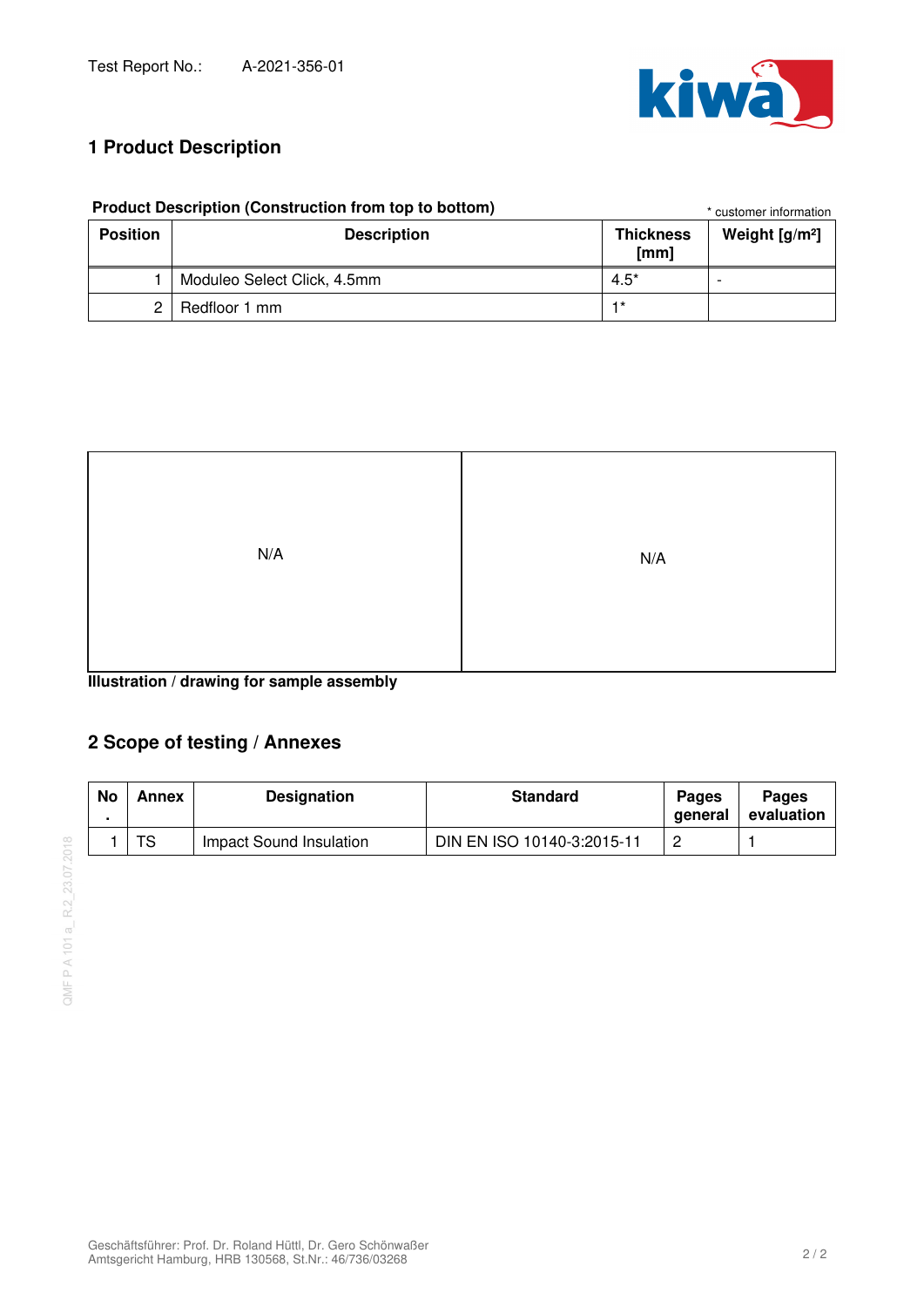

# General Annex TS for laboratory impact sound tests

## **1 Test stand description**

| Test rooms:                      | Laboratory of Kiwa GmbH, Hauptstraße 133, 52477 Alsdorf                                                                                                                             |
|----------------------------------|-------------------------------------------------------------------------------------------------------------------------------------------------------------------------------------|
| Sending room:<br>Receiving room: | 4,27 m x 4,45 m x 2,74 m; $V = 52,1$ m <sup>3</sup> (cubic, with diffusers)<br>3,95 m x 4,08 m x 3,33 m; $V = 53,6$ m <sup>3</sup> (cubic, with diffusers)                          |
| Test floor:                      | 4,27 m x 4,45 m; $S = 19$ m <sup>2</sup><br>14 cm homogeneous heavyweight concrete slab floor with an area-related mass<br>of m' $\approx$ 322 kg/m <sup>2</sup> (no ceiling below) |
| Flanking walls:                  | lime sand brick walls with light weighting facing shells $(d = 12cm)$<br>with a medium area-related mass of m' $\approx$ 330 kg/m <sup>2</sup>                                      |

#### **2 Analysis**

The impact sound levels generated by the standardized tapping machine are measured in the receiving room below a solid floor without and with the floor covering. From the measured values the reduction of impact sound pressure is calculated as follows:

| Δl |  |  | $L_{n,0}$ - $L_n$ in dB |  |
|----|--|--|-------------------------|--|
|----|--|--|-------------------------|--|

 $L_{n,0}$  = Impact sound level without floor covering in dB

 $L_n$  = Impact sound level with floor covering in dB

To determine the weighted impact sound reduction the applicable reference curve is shifted in 1 dB steps into the measured curve so that the sum of the most unfavorable deviations correspondents as close as possible to the value of 32 dB without exceeding this value.

The linear impact sound level ΔL<sub>lin</sub> you can calculate after the following equation:

 $\Delta L_{lin} = L_{n,r0w} + C_{l,r0} - (L_{nrw} + C_{lr}) = \Delta L_w + C_{l\Delta}$ 

| $L_{n,r,w}$   | the calculated weighted norm impact sound level of the cover blanket with the blanket<br>edition to be checked is. |
|---------------|--------------------------------------------------------------------------------------------------------------------|
| $L_{n,r,0,w}$ | 78 dB, investigates $L_{n,r,0}$ to 4.3.1 DIN EN ISO 717-2:2021-05.                                                 |
| $C_{I,r}$     | Spectrum customization value.                                                                                      |
| $C_{I,r,0}$   | Spectrum customization value.                                                                                      |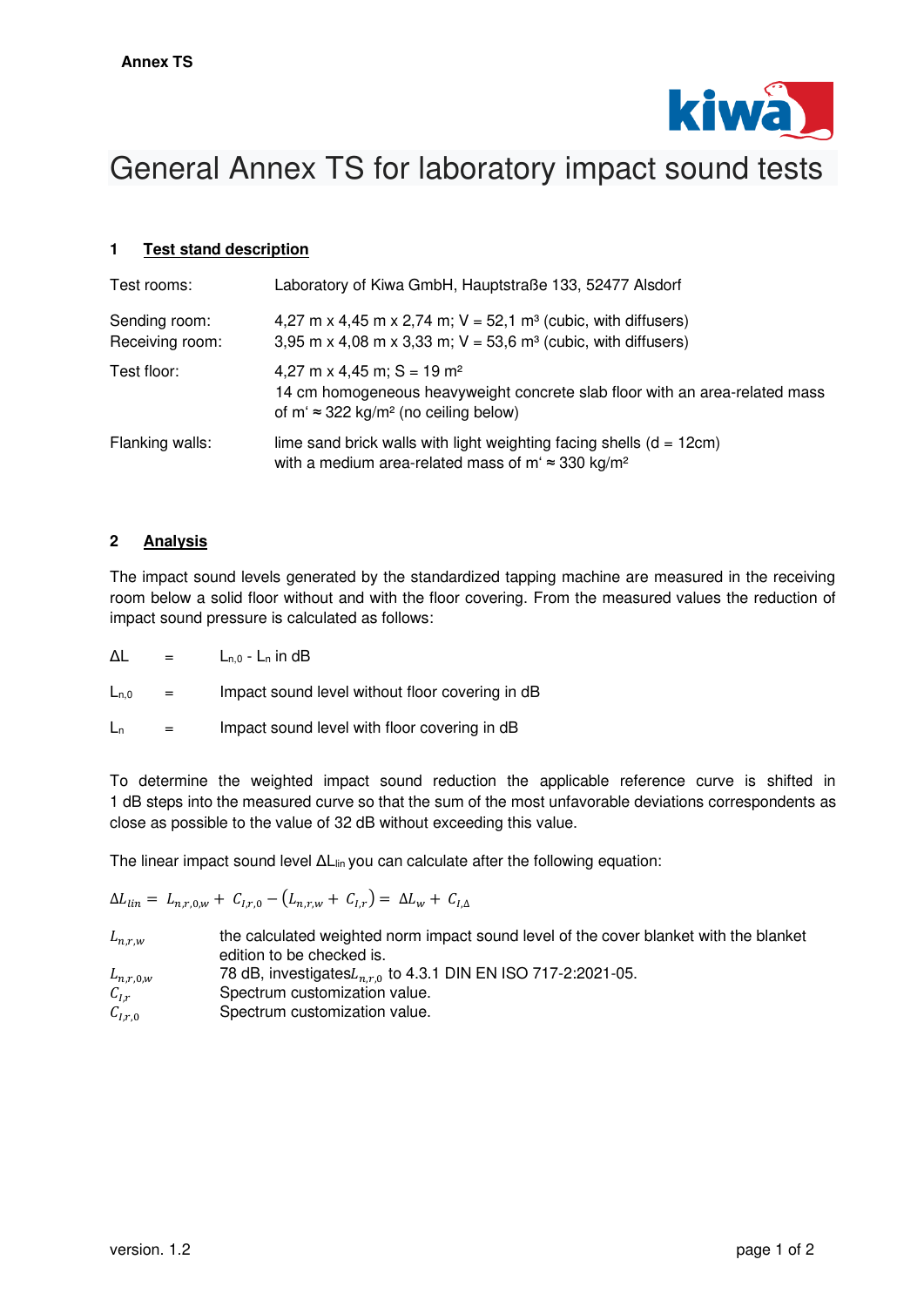

## **2.1 Test Standards**

| Standard: (Issue)          | <b>Title</b>                                                                                                                            |
|----------------------------|-----------------------------------------------------------------------------------------------------------------------------------------|
| DIN EN ISO 10140-1:2016-12 | Acoustics - Laboratory measurement of sound insulation of building<br>elements - Part 1: Application rules for specific products        |
| DIN EN ISO 10140-2:2010-12 | Acoustics — Laboratory measurement of sound insulation of building<br>elements - Part 2: Measurement of airborne sound insulation       |
| DIN EN ISO 10140-3:2015-11 | Acoustics — Laboratory measurement of sound insulation of building<br>elements - Part 3: Measurement of impact sound insulation         |
| DIN EN ISO 10140-4:2010-12 | Acoustics — Laboratory measurement of sound insulation of building<br>elements - Part 4: Measurement procedures and requirements        |
| DIN EN ISO 10140-5:2014-09 | Acoustics — Laboratory measurement of sound insulation of building<br>elements - Part 5: Requirements for test facilities and equipment |

# **2.2 Evaluation Standards**

| Standard: (Issue)          | Title                                                                                                                                                              |
|----------------------------|--------------------------------------------------------------------------------------------------------------------------------------------------------------------|
| DIN EN ISO 717-2:2021-05   | Acoustics — Rating of sound insulation in buildings and of building<br>elements - Part 2: Impact sound insulation                                                  |
| DIN EN ISO 12999-1:2021-04 | Acoustics - Determination and application of measurement<br>uncertainties in building acoustics - Part 1: Sound insulation                                         |
| <b>ASTM E989 - 18</b>      | Standard Classification for Determination of Single-Number Metrics<br>for Impact Noise                                                                             |
| ASTM E2179 - 03(2016)      | Standard Test Method for Laboratory Measurement of the<br>Effectiveness of Floor Coverings in Reducing Impact Sound<br><b>Transmission Through Concrete Floors</b> |

## **3 Note**

The results are based on measurements performed under laboratory conditions with artificial excitation (standard procedure). The test results are applicable in due consideration of the national provisions and the local circumstances and/or constructions.